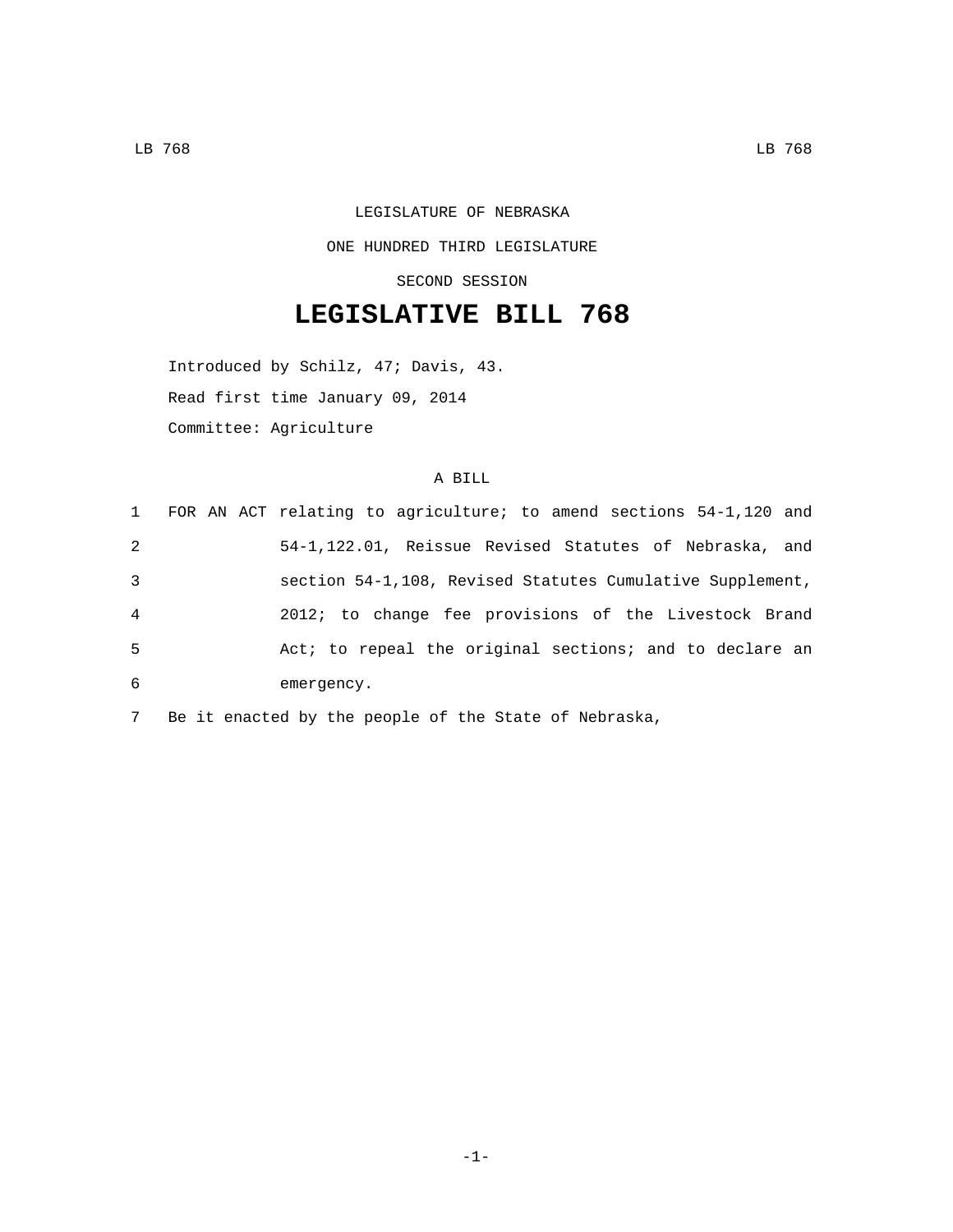Section 1. Section 54-1,108, Revised Statutes Cumulative 2 Supplement, 2012, is amended to read:

 54-1,108 (1) All brand inspections provided for in the Livestock Brand Act or section 54-415 shall be from sunrise to sundown or during such other hours and under such conditions as the Nebraska Brand Committee determines.6

 (2)(a) An inspection fee, established by the Nebraska Brand Committee, of not more than seventy-five cents per head shall be charged for all cattle inspected in accordance with the Livestock Brand Act or section 54-415 or inspected within the brand inspection area by court order or at the request of any bank, credit agency, or lending institution with a legal or financial interest in such cattle. Such fee may vary to encourage inspection to be performed at times and locations that reduce the cost of performing the inspection but shall otherwise be uniform. The inspection fee for court-ordered inspections shall be paid from the proceeds of the sale of such cattle if ordered by the court or by either party as the court directs. For other inspections, the person requesting the inspection of such cattle is responsible for the inspection fee. If estray cattle are identified as a result of the inspection, such cattle shall be processed in the manner provided by section 54-415.

 (b) A surcharge of not more than twenty dollars, as established by the brand committee, may be charged to cover travel expenses incurred by the brand inspector per inspection location when performing brand inspections. The surcharge shall be collected by the

-2-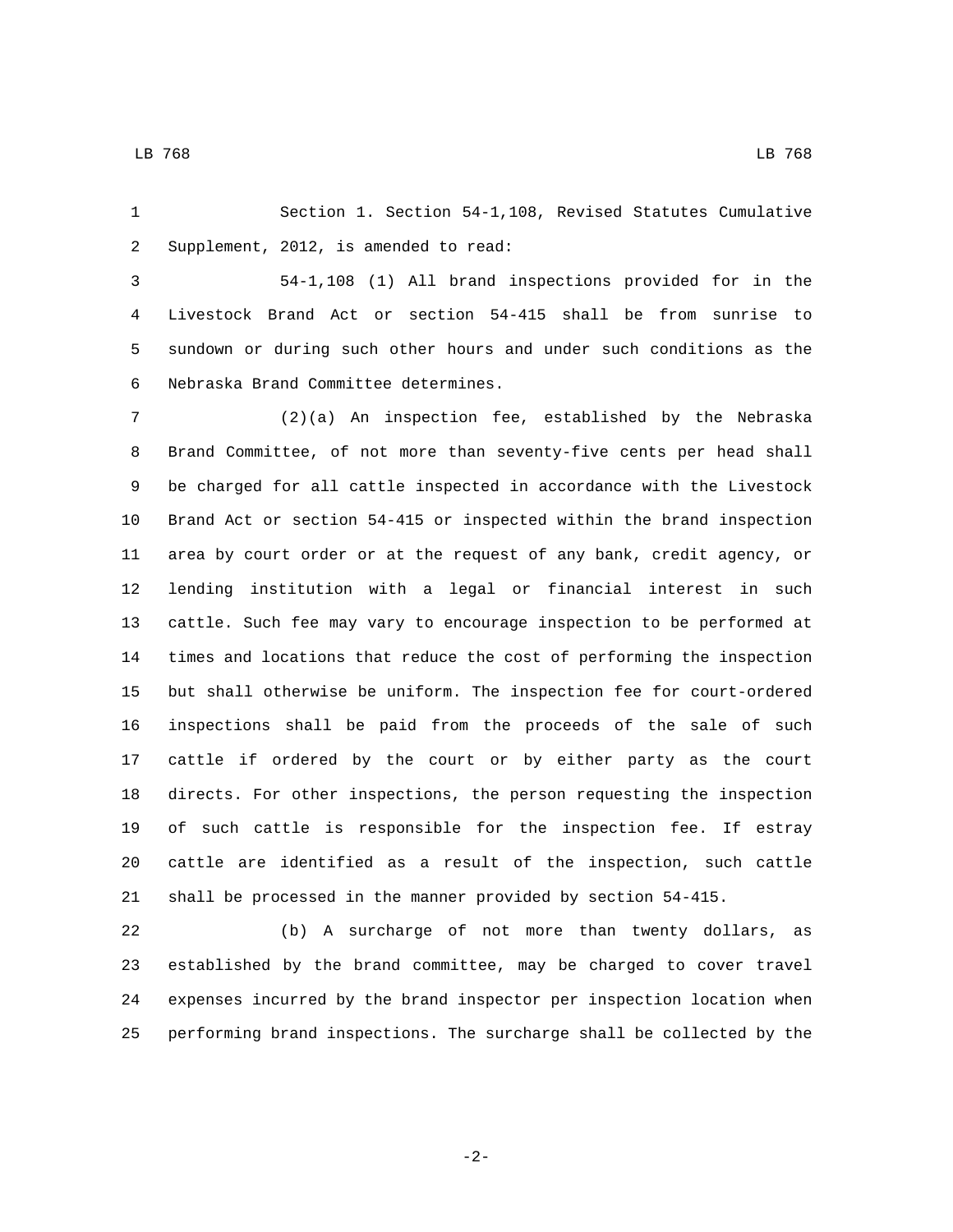brand inspector and paid by the person requesting the inspection or 2 the person required by law to have the inspection.

 (c) For inspections performed outside of the brand inspection area, in addition to the inspection fee under subdivision (a) of this subsection, the brand committee shall charge and collect a fee to cover the actual expense of performing the inspection, including mileage at the rate established by the Department of 8 Administrative Services and an hourly rate, not to exceed thirty dollars per hour, for the travel and inspection time incurred by the brand committee to perform such inspection. Such fee shall apply to inspections performed outside the brand inspection area as part of an investigation into known or alleged violations of the Livestock Brand Act and shall be charged against the person committing the violation.

 (3) Any person who has reason to believe that cattle were shipped erroneously due to an inspection error during a brand inspection may request a reinspection. The person making such request shall be responsible for the expenses incurred as a result of the reinspection unless the results of the reinspection substantiate the claim of inspection error, in which case the brand committee shall be 20 responsible for the reinspection expenses.

 Sec. 2. Section 54-1,120, Reissue Revised Statutes of 22 Nebraska, is amended to read:

 54-1,120 (1) Any person who operates a cattle feeding operation located within the brand inspection area may make application to the Nebraska Brand Committee for registration as a

-3-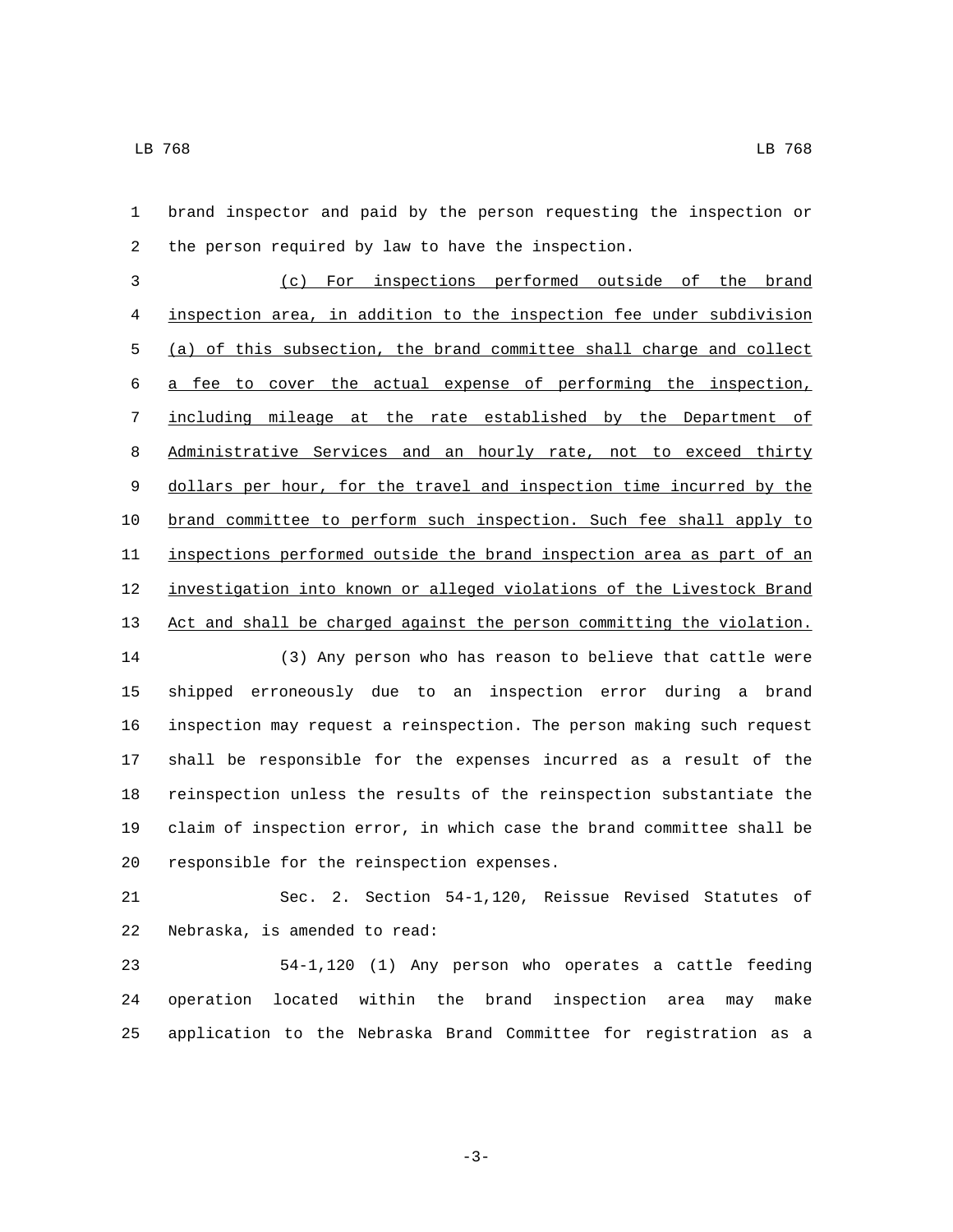registered feedlot. The application form shall be prescribed by the brand committee and shall be made available by the director of the brand committee for this purpose upon written request. If the applicant is an individual, the application shall include the applicant's social security number. After the brand committee has received a properly completed application, an agent of the brand committee shall within thirty days make an investigation to determine 8 if the following requirements are satisfied:

 (a) The operator's feedlot must be permanently fenced; 10 and

 (b) The operator must commonly practice feeding cattle to 12 finish for slaughter.

 If the application is satisfactory, and upon payment of a registration fee by the applicant, the brand committee shall issue a registration number and registration certificate valid for one year unless rescinded for cause. If the registration is rescinded for cause, any registration fee shall be forfeited by the applicant. The 18 fees for registered feedlots shall be not less than one hundred 19 dollars nor more than six hundred fifty dollars an amount for each such registered feedlot having one thousand head or less capacity and an equal amount for each additional one thousand head capacity, or part thereof, of such registered feedlot. The brand committee shall set the fee per one thousand head capacity so as to correspond with the inspection fee provided under section 54-1,108. The registration 25 fee shall be paid on an annual basis.

-4-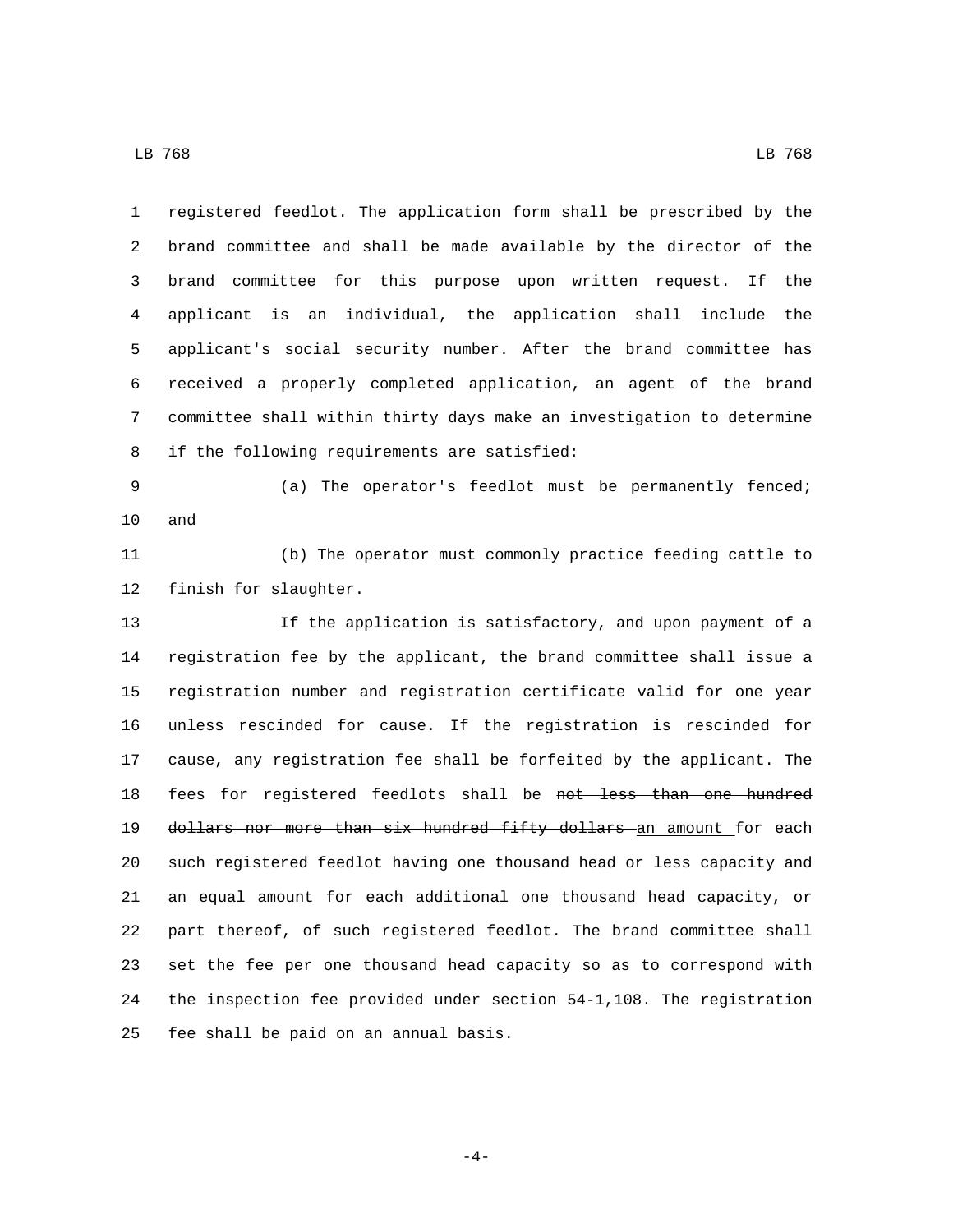(2) The brand committee may adopt and promulgate rules and regulations for the operation of registered feedlots to assure that brand laws are complied with, that registered feedlot shipping certificates are available, and that proper records are maintained. Violation of sections 54-1,120 to 54-1,122 subjects the operator to revocation or suspension of the feedlot registration issued. Sections 54-1,120 to 54-1,122 shall not be construed as prohibiting the 8 operation of nonregistered feedlots.

 (3) Registered feedlots are subject to inspection at any reasonable time at the discretion of the brand committee and its authorized agents, and the operator shall show cattle purchase records or certificates of inspection to cover all cattle in his or her feedlot. Cattle having originated from such registered feedlots may from time to time, at the discretion of the committee, be subject to a spot-check inspection and audit at destination to enable the brand committee to assure satisfactory compliance with the brand laws 17 by the registered feedlot operator.

 (4) The operator of a registered feedlot shall keep cattle inventory records. A form for such purpose shall be prescribed by the brand committee. The brand committee and its employees may from time to time make spot checks and audits of the registered feedlots and the records of cattle on feed in such feedlots.

 (5) The brand committee may rescind the registration of any registered feedlot operator who fails to cooperate or violates the laws or rules and regulations of the brand committee covering

LB 768 LB 768

-5-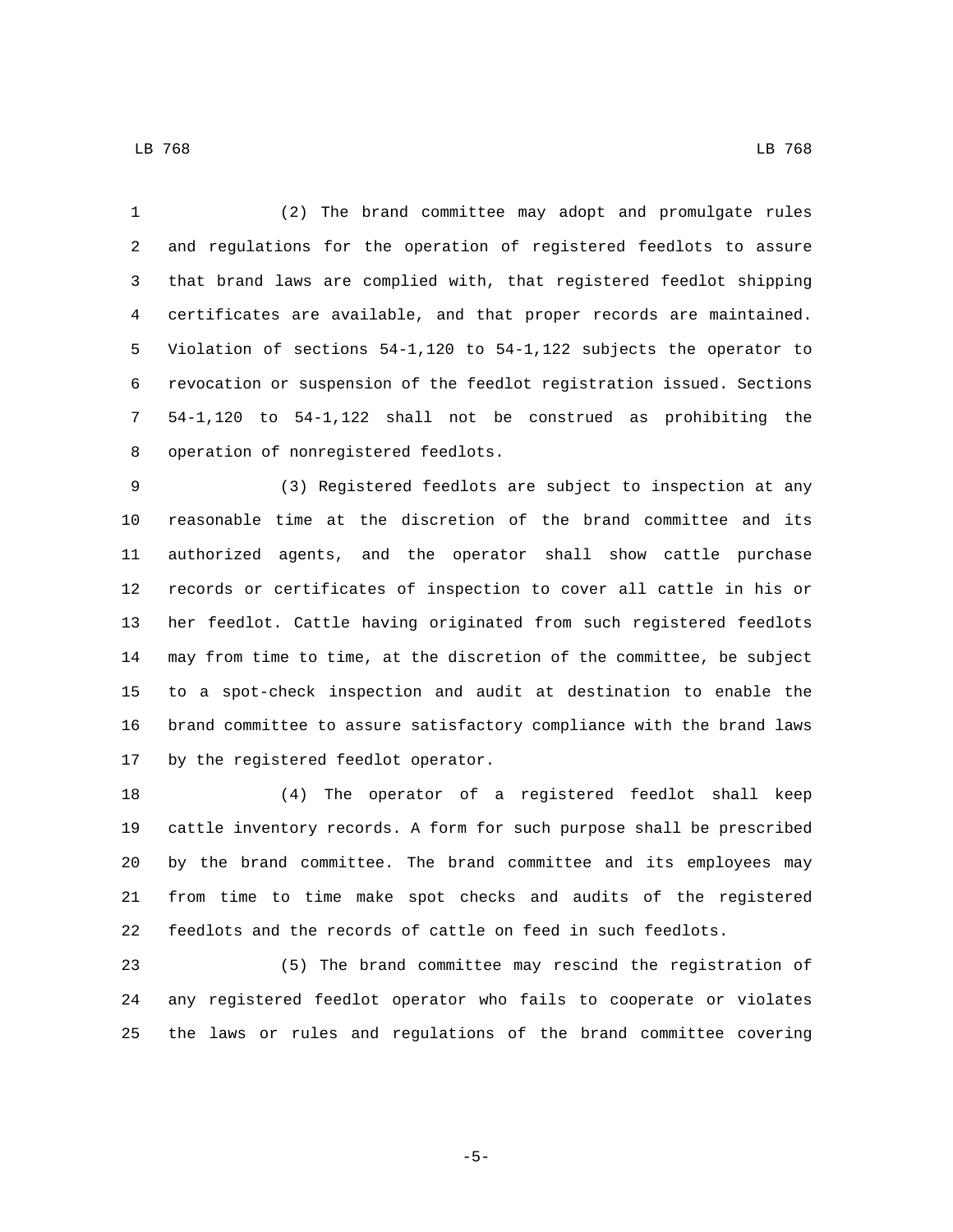1 registered feedlots.

 Sec. 3. Section 54-1,122.01, Reissue Revised Statutes of 3 Nebraska, is amended to read:

 54-1,122.01 (1) Any person who operates a dairy operation located within the brand inspection area may make application to the Nebraska Brand Committee for registration as a registered dairy. The application form shall be prescribed by the brand committee and shall be made available by the director of the brand committee for this purpose upon written request. If the applicant is an individual, the application shall include the applicant's social security number. After the brand committee has received a properly completed application, an agent of the brand committee shall within thirty days make an investigation to determine if the following requirements are 14 satisfied:

 (a) The operator's dairy must be permanently fenced; and (b) The operator must identify each animal individually 17 as directed by the Nebraska Brand Committee.

 If the application is satisfactory, and upon payment of a registration fee by the applicant, the brand committee shall issue a registration number and registration certificate valid for one year unless rescinded for cause. If the registration is rescinded for cause, any registration fee shall be forfeited by the applicant. The 23 fee for a registered dairy shall be not less than one hundred dollars 24 nor more than six hundred fifty dollars an amount for each such registered dairy having one thousand head or less capacity and an

-6-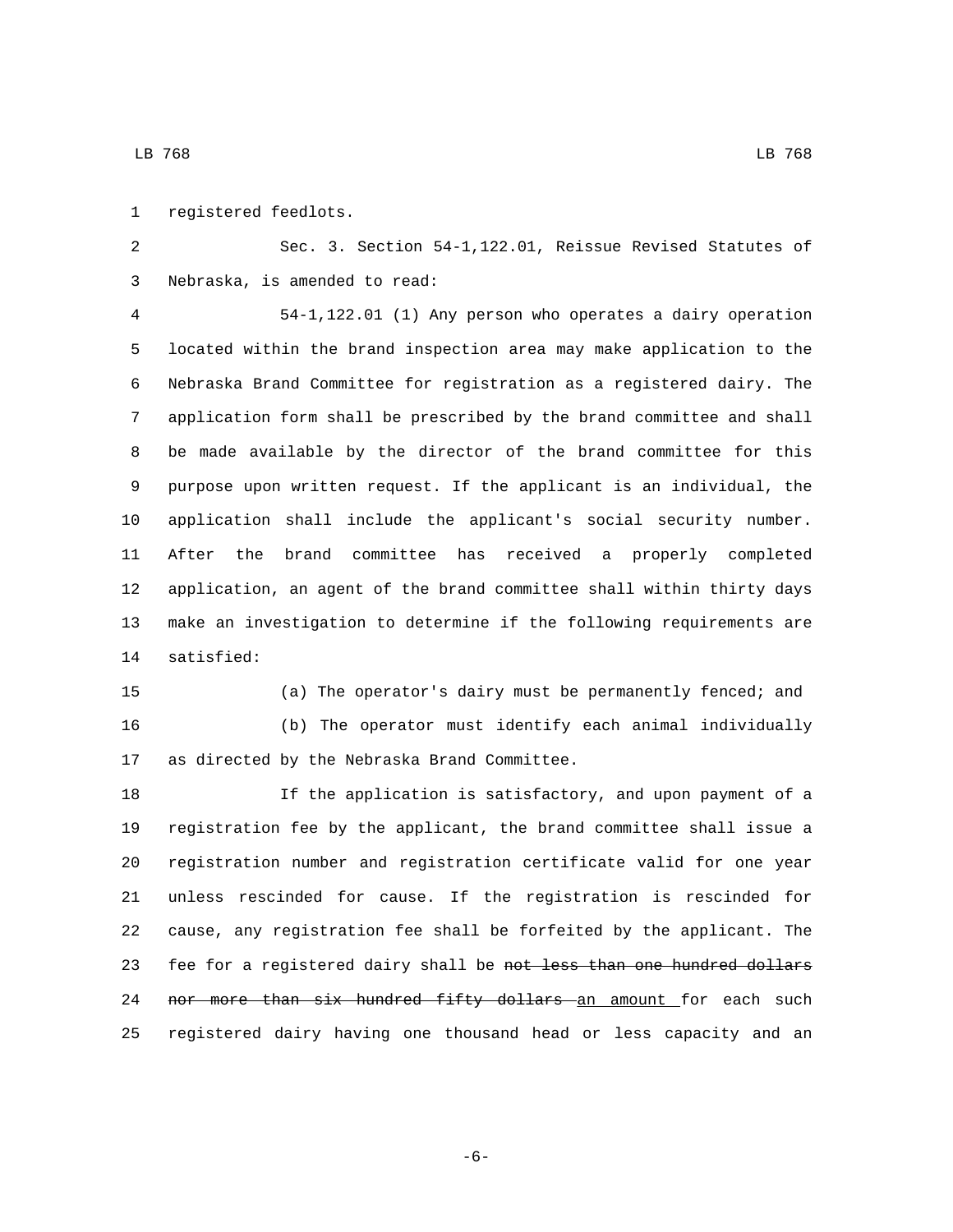equal amount for each additional one thousand head capacity, or part thereof, of such registered dairy. The brand committee shall set the fee per one thousand head capacity so as to correspond with the inspection fee provided under section 54-1,108. The registration fee 5 shall be paid on an annual basis.

 (2) The brand committee may adopt and promulgate rules and regulations for the operation of registered dairies to assure that brand laws are complied with, that registered dairy shipping certificates are available, and that proper records are maintained. This section shall not be construed as prohibiting the operation of 11 nonregistered dairies.

 (3) A registered dairy is subject to inspection at any reasonable time at the discretion of the brand committee and its authorized agents, and the operator shall show cattle purchase records or certificates of inspection to cover all cattle in his or her dairy. Cattle having originated from any such registered dairy may from time to time, at the discretion of the committee, be subject to a spot-check inspection and audit at the destination to enable the brand committee to assure satisfactory compliance with the brand laws 20 by the registered dairy operator.

 (4) The operator of a registered dairy shall keep cattle inventory records. A form for such purpose shall be prescribed by the brand committee. The brand committee and its employees may from time to time make spot checks and audits of registered dairies and the 25 records of cattle in such registered dairies.

LB 768 LB 768

-7-